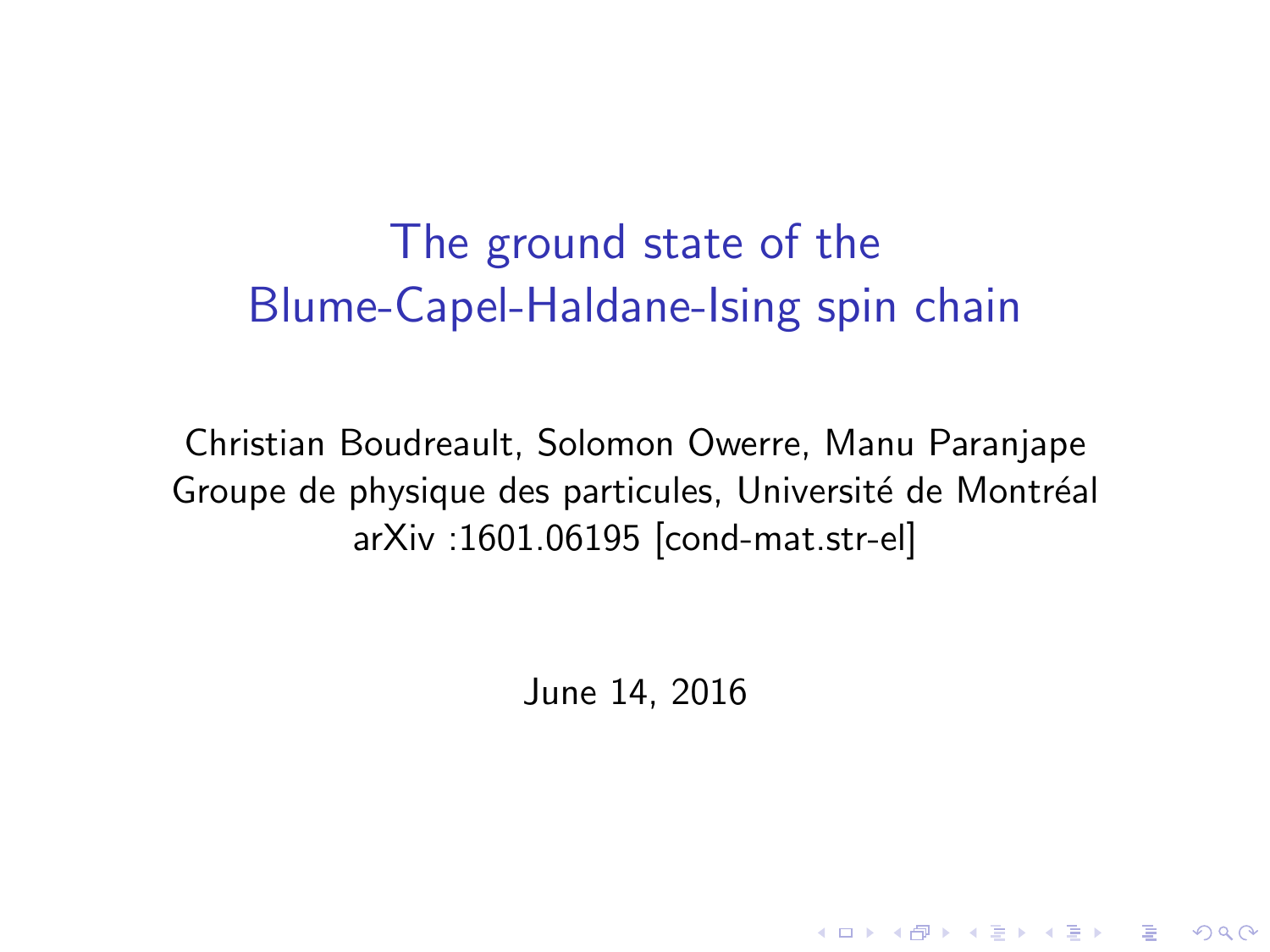## The Blume-Capel-Haldane-Ising (BCHI) model

We study the 1-d model

$$
H = \sum_{i=1}^N a(S_i^z)^2 + bS_i^z S_{i+1}^z,
$$

with trivial eigenstates  $|\{s_i\}\rangle$ , where  $s_i \in \{-s, -s+1, \ldots, s\}$ .

- The case  $a=0$  and  $s=\frac{1}{2}$  $\frac{1}{2}$  is the Ising model.
- The case  $s = 1$  is the Blume-Capel model.
- It is the anisotropy part of the model studied by Haldane :

$$
H_{\text{Haldane}} = |J| \sum_{i=1}^{N} \mathbf{S}_{i} \cdot \mathbf{S}_{i+1} + \mu (S_{i}^{z})^{2} + \lambda S_{i}^{z} S_{i+1}^{z}.
$$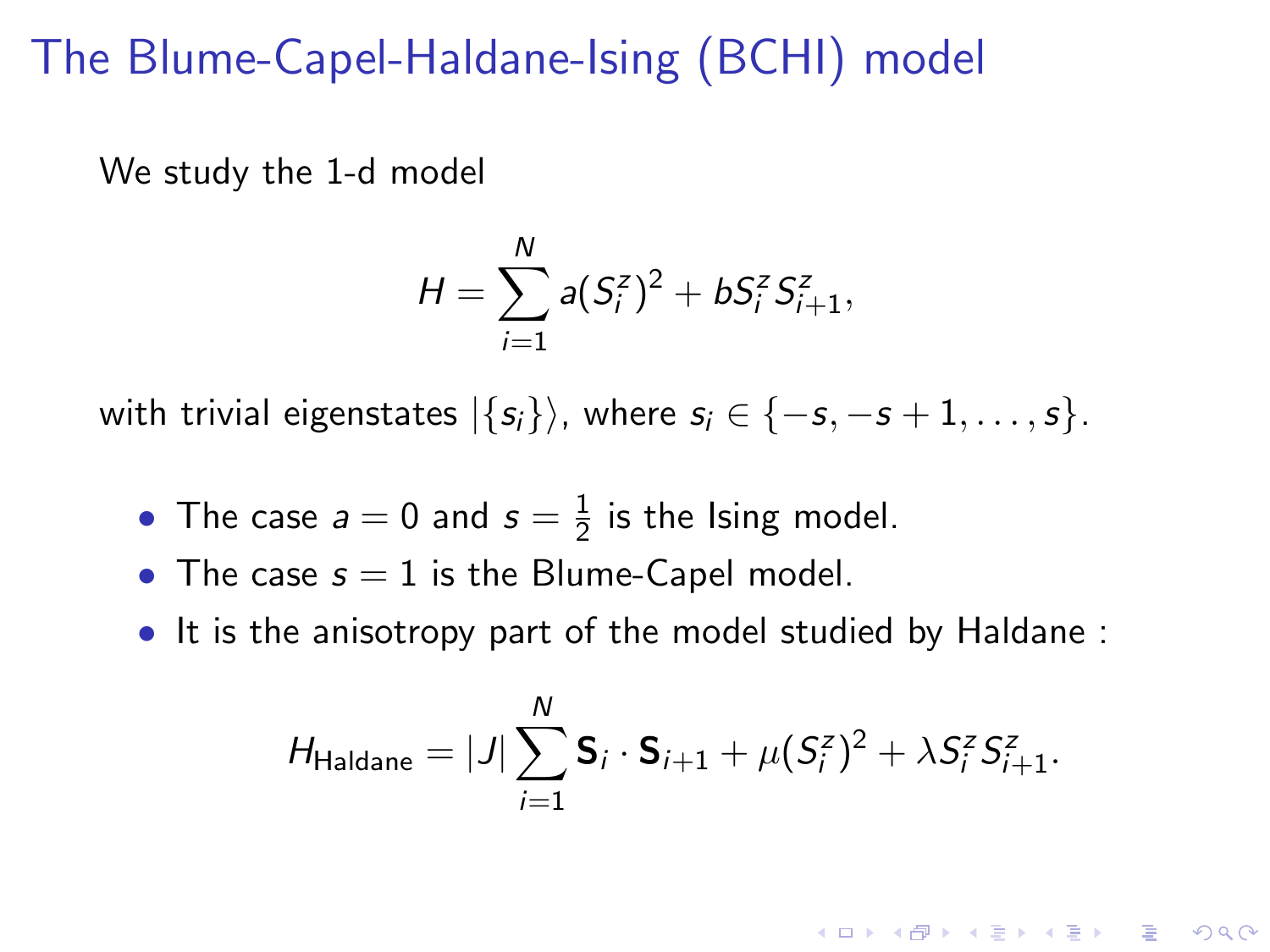### Haldane's model

$$
H_{\text{Haldane}} = |J| \sum_{i=1}^{N} \mathbf{S}_{i} \cdot \mathbf{S}_{i+1} + \mu (S_{i}^{z})^{2} + \lambda S_{i}^{z} S_{i+1}^{z}
$$

- Haldane studied the model for large spin with small anisotropy, and  $0 < \mu < \lambda$ .
- He observed that the  $\mathbb{Z}_2$  symmetry is broken by the two classical ground-states (Néel ordered).
- He mapped the model to an integrable non-linear sigma model.
- He obtained the soliton interpolating between the degenerate ground-states.
- He conjectured that integer spins have a mass gap, whereas half-odd spins have a gapless spectrum.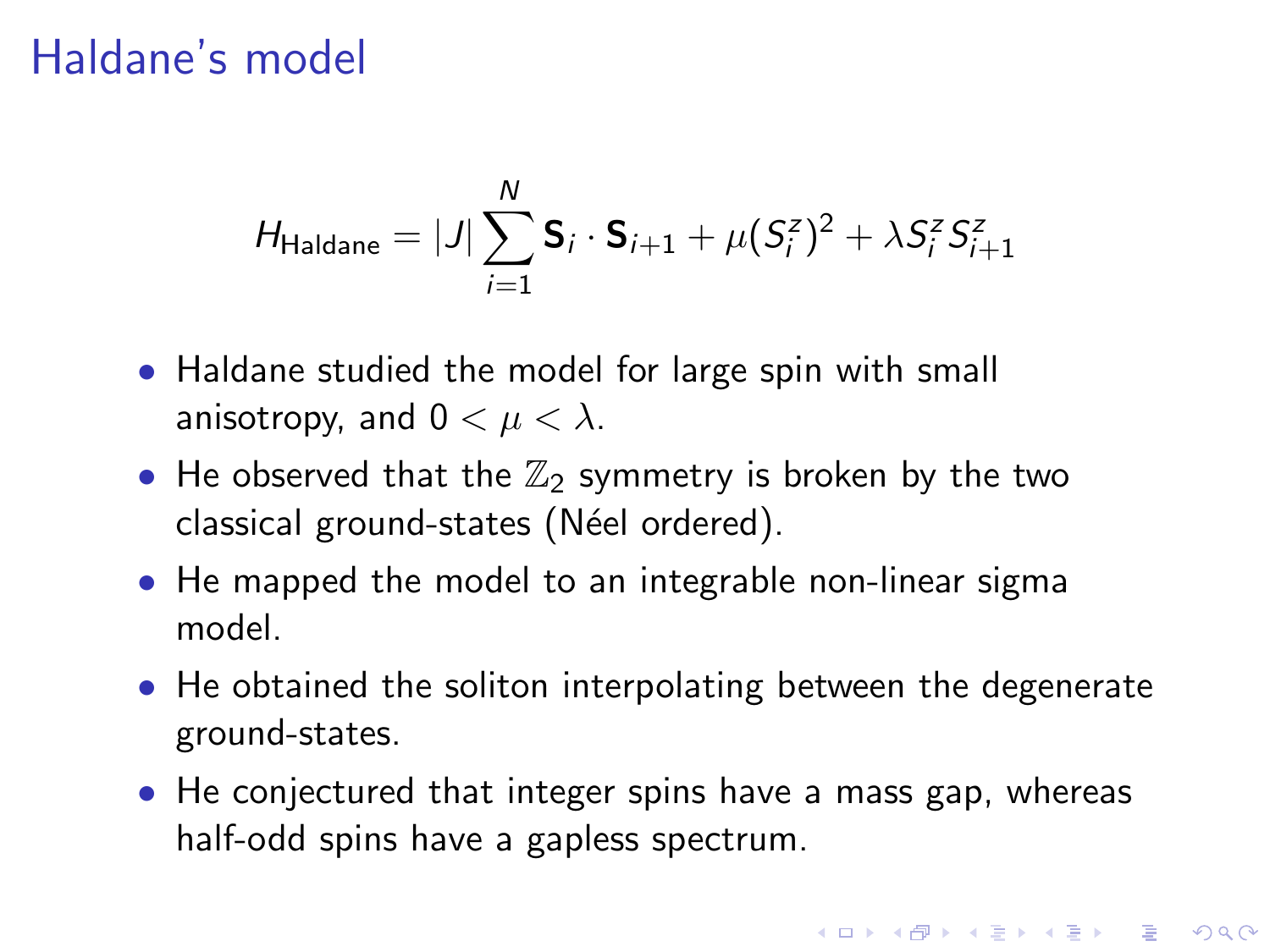## Ground state and solitons in BCHI

For the much simpler model

$$
H = \sum_{i=1}^{N} a(S_i^z)^2 + bS_i^z S_{i+1}^z
$$

it is of relevance to find the ground state and the soliton (whenever  $\mathbb{Z}_2$  is spontaneously broken) for all values of a and b.

Our expressions will be :

• Semiclassical.  $s_i \in [-s, s]$ ; the quantum states will be the closest states with integer or half-odd  $s_i$ ;

**KORK ERKER ADE YOUR** 

• Exact. No need to assume a slowly varying field.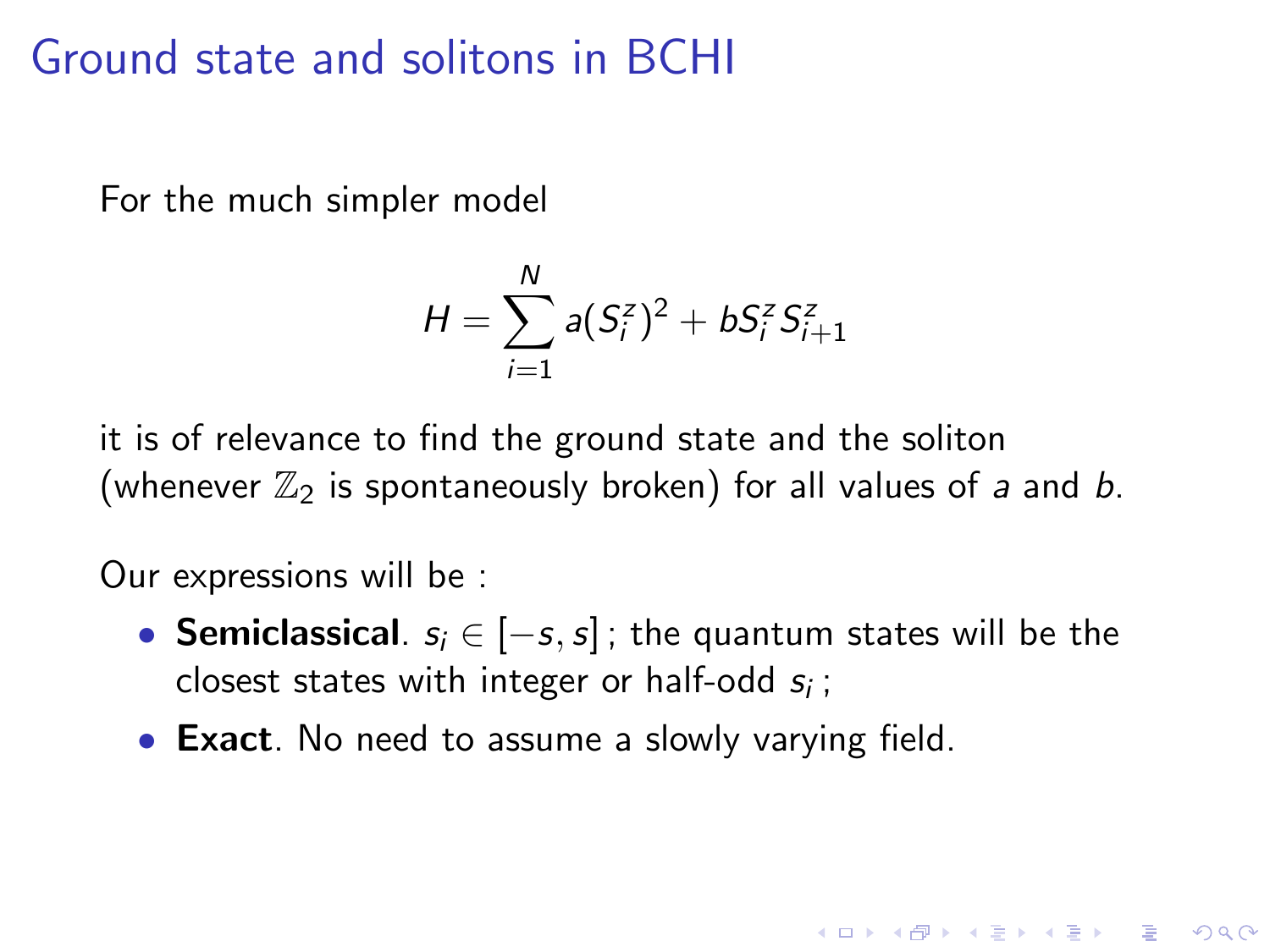#### Ground state for  $S_{N+1}^z = S_1^z$  $j_1^z$ ,  $N$  even

This is the simplest case : no topological defect. One finds by induction or direct inspection :

 $FIGURE:$  Ground state for  $N$  even and arbitrary spin  $s$ 



**KORK STRAIN A BAR SHOP**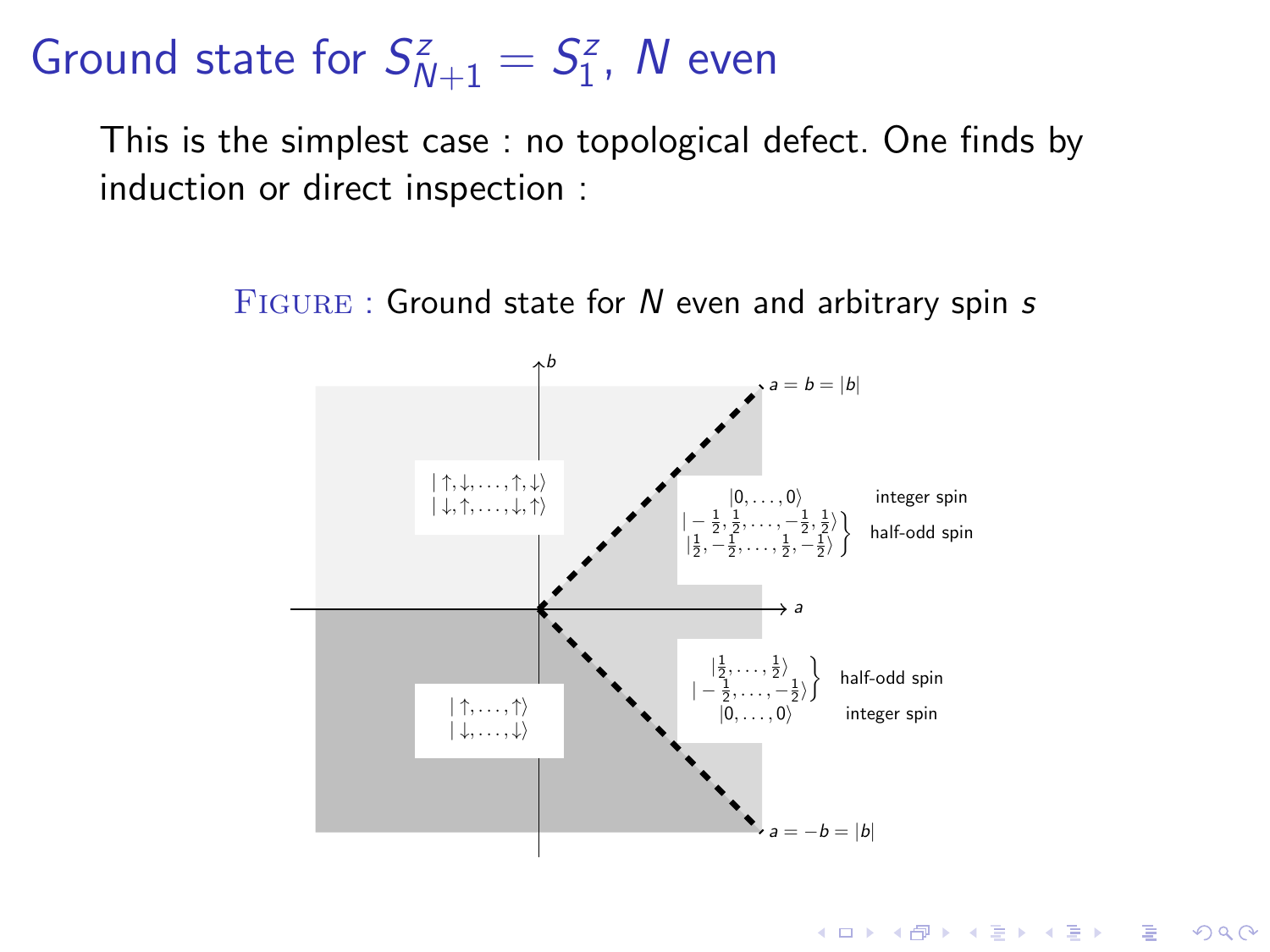# BCHI soliton

Figure : Soliton interpolating between doubly degenerate ground states (when applicable)



**KORK ERKER ADE YOUR** 

The non-trivial case is when  $0 < a < |b|$ .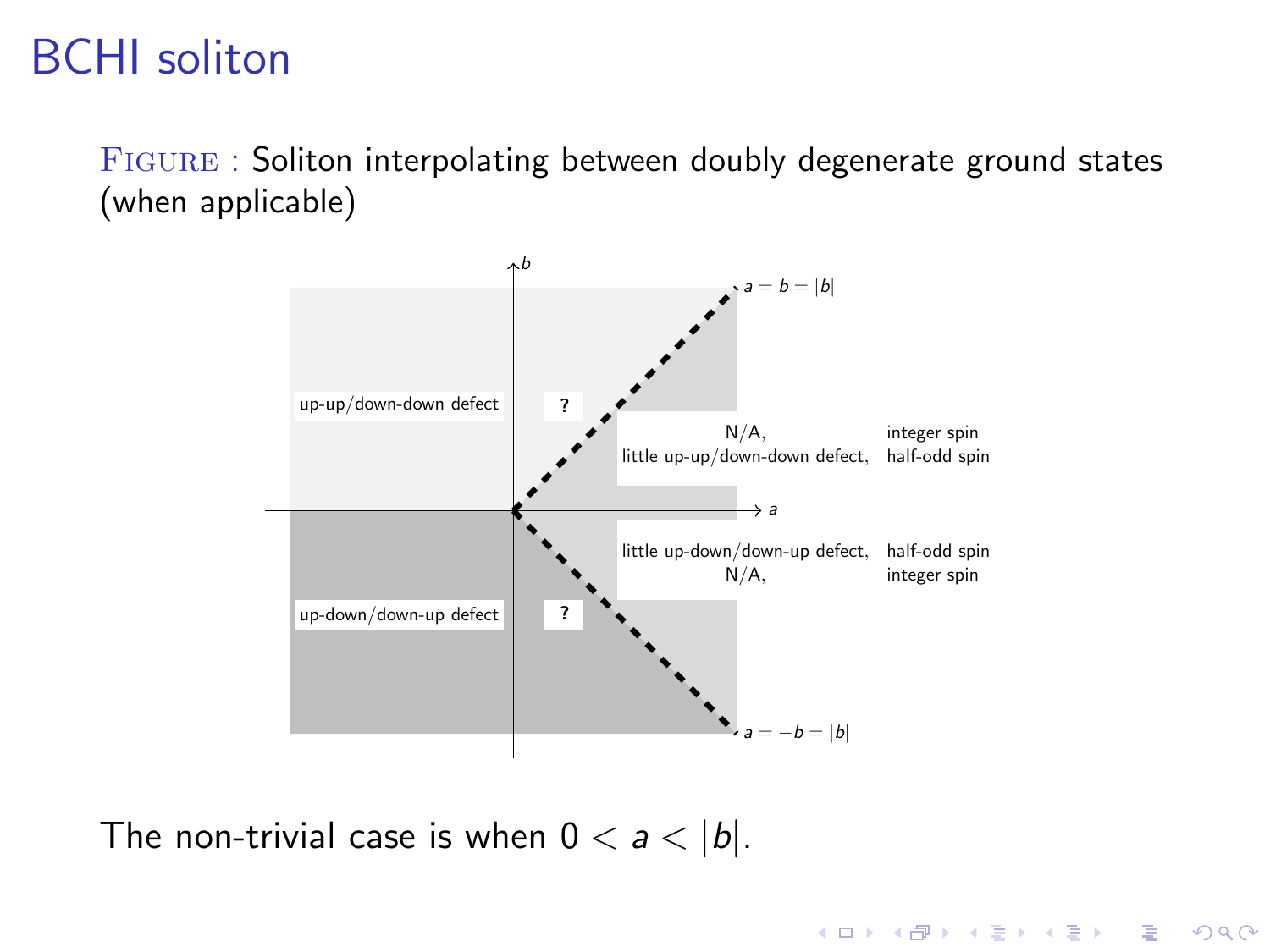#### Antiferromagnetic soliton when  $0 < a < b$

- Set  $s_0 = s$  and  $s_{n+1} = (-1)^n s$ , connecting the two Néel ground states,  $n > 1$ .
- The energy of the generic state  $|s_0, \ldots, s_{n+1}\rangle$  is

$$
E = \frac{1}{2} \mathbf{s}^\mathsf{T} B_n \mathbf{s} + 2as^2 + b \mathbf{s}^\mathsf{T} \mathbf{t} ,
$$

$$
\mathbf{s} = (s_1, s_2, \dots, s_n)^{\mathsf{T}} \text{ and } \mathbf{t} = (s, 0, \dots, 0, (-1)^n s)^{\mathsf{T}}.
$$

• The critical points are given by

$$
B_n\mathbf{s}=-b\mathbf{t}.
$$

- $B_n$  is the Hessian matrix of E.
- If  $B_n$  is positive definite, hence invertible, the (unique) critical point  $\mathbf{s} = -b(B_n)^{-1}\mathbf{t}$  minimizes  $E$  .

**KORK (FRAGE) EL POLO**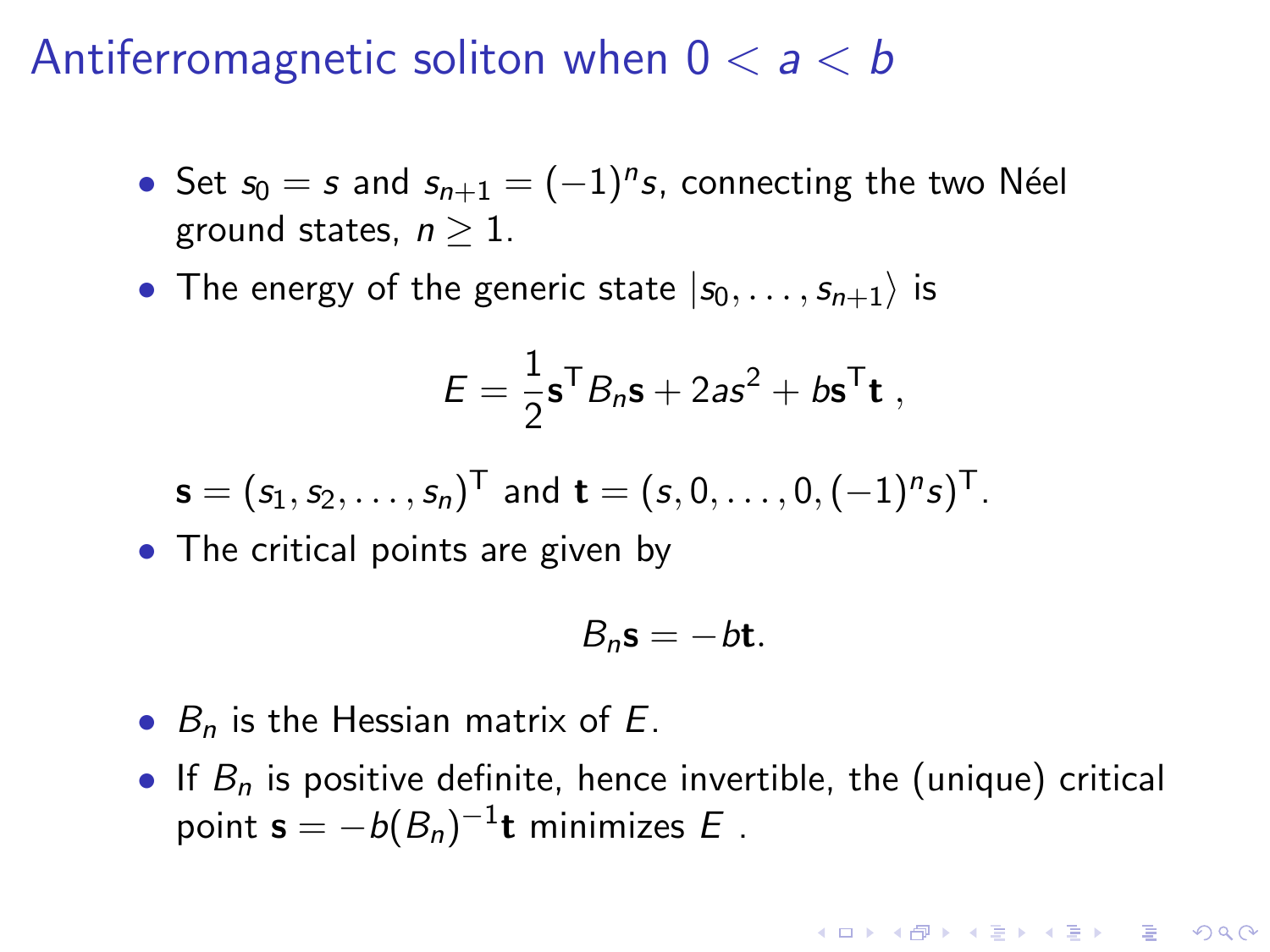# Eigenvalues of  $B_n$

 $B_n$  is tridiagonal Toeplitz :

$$
B_n = \begin{pmatrix} 2a & b & & & & & \\ b & 2a & b & & & & \\ & b & 2a & b & & & \\ & & & \ddots & \ddots & \ddots & \ddots & \\ & & & & & b & 2a & b \\ & & & & & & b & 2a \end{pmatrix}_{n \times n}
$$

Its eigenvalues are known :

$$
\lambda_j = 2\big(a + b \cos \frac{j\pi}{n+1}\big), \qquad j = 1, 2, \ldots, n.
$$

K ロ K K (P) K (E) K (E) X (E) X (P) K (P)

The Hessian is positive definite for cos  $\frac{\pi}{n+1} < \frac{a}{b}$  $\frac{a}{b}$ .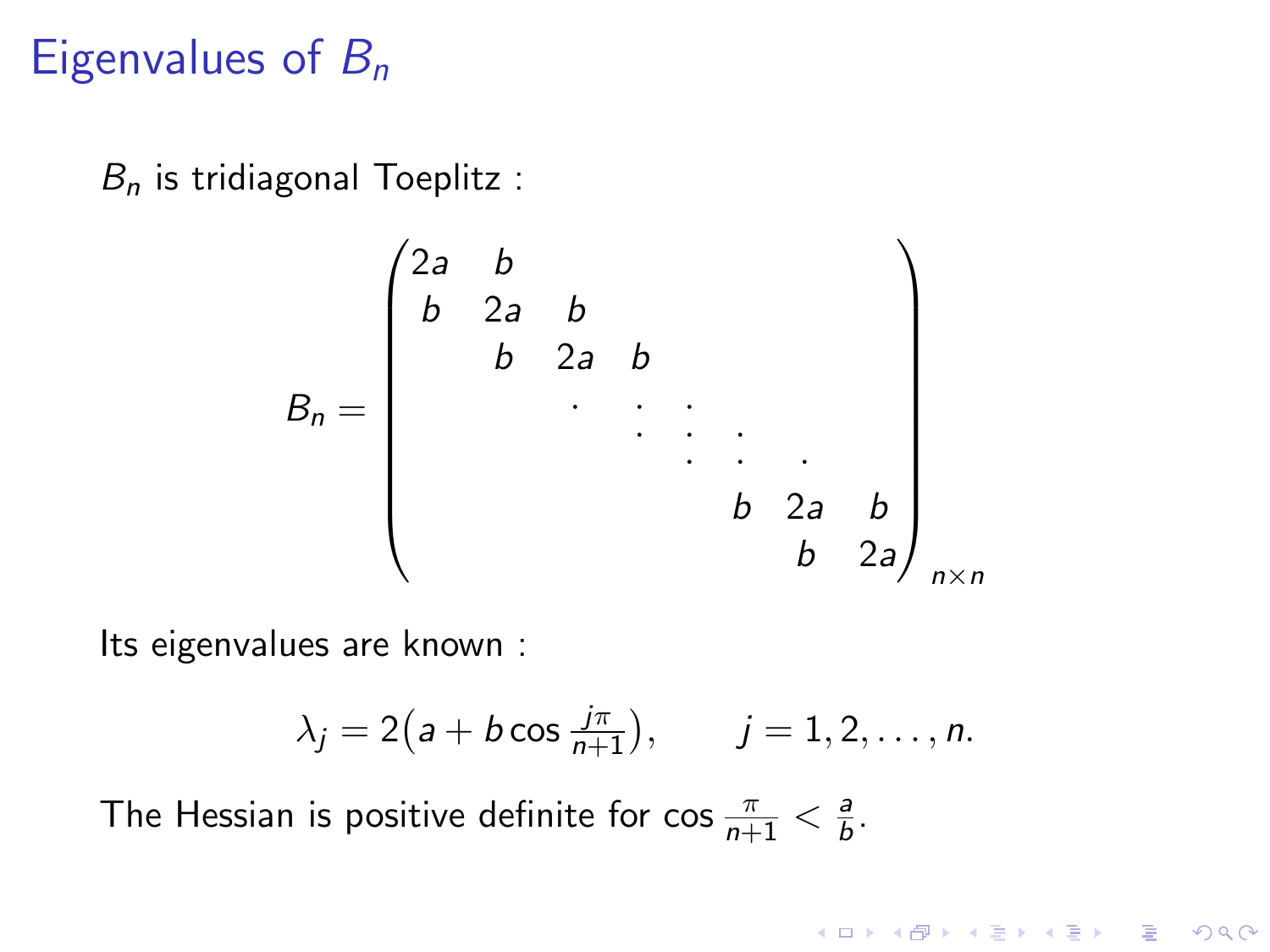## The critical point

- The point  $\mathbf{s} = -b(B_n)^{-1}\mathbf{t}$  solves the boundary problem  $s_0 = s$ ,  $s_{n+1} = (-1)^n s$  if  $\cos \frac{\pi}{n+1} < \frac{a}{b}$  $\frac{a}{b}$ .
- **•** Explicitely

$$
s_j = \overline{s}_j^n \stackrel{\text{def}}{=} \frac{(-1)^j s}{\sin(n+1)\theta/2} \sin\left(\frac{n+1}{2} - j\right)\theta \quad , \quad j = 1, \ldots, n,
$$

where  $\cos \theta = a/b$ .

- $\bar{s}_j^n \in [-s, s]$ .
- For large *n* (i.e.  $a \leq b$ ),

$$
\bar{s}_j^n \sim (-1)^j s \cos j\theta.
$$

**KORK ERKER ADE YOUR** 

• It is a rotation of the (staggered) spin components by  $\pi$  over the sites  $j = 1, \ldots, n$ .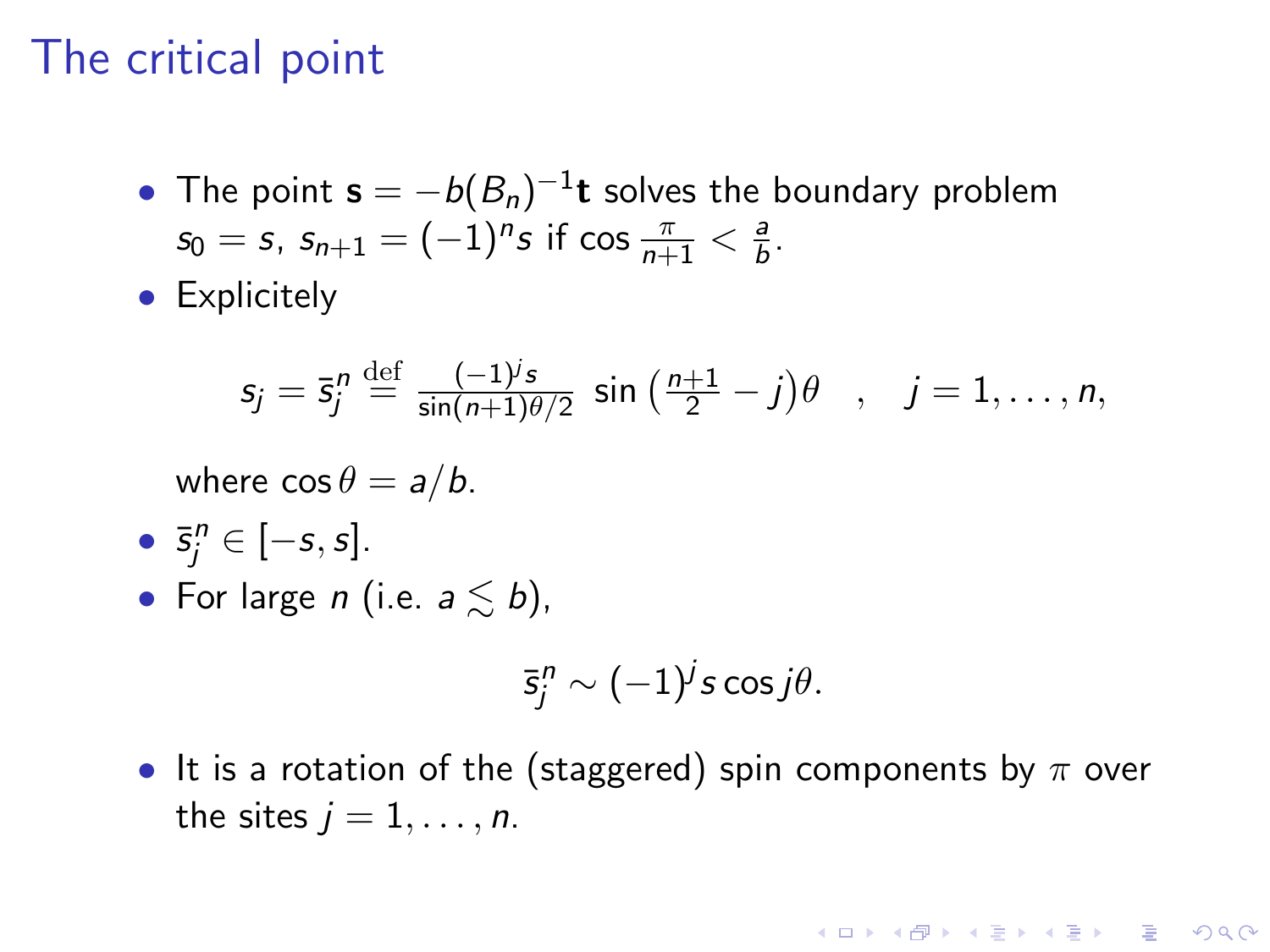## The antiferromagnetic soliton

- The  $\bar{s}_j^n$  with integer *n* such that  $\cos \frac{\pi}{n+1} < \frac{a}{b}$  $\frac{a}{b}$  solve the boundary problems  $s_0 = s$ ,  $s_{n+1} = (-1)^n s$ , with corresponding energies En.
- The soliton must be one of them.
- Since the nth problem is subsumed in the  $(n + 1)$ st, we have  $E_n > E_{n+1}$ .
- The soliton has maximal integer *n* such that  $\cos \frac{\pi}{n+1} < \frac{a}{b}$  $\frac{a}{b}$ .
- The soliton is

$$
\bar{s}_j^n = \frac{(-1)^j s}{\sin(n+1)\theta/2} \sin\left(\frac{n+1}{2} - j\right)\theta \sim (-1)^j s \cos j\theta,
$$

**KORK (FRAGE) EL POLO** 

where  $\cos \theta = a/b$  and  $\cos \frac{\pi}{n+1} < \frac{a}{b} < \cos \frac{\pi}{n+2}$ .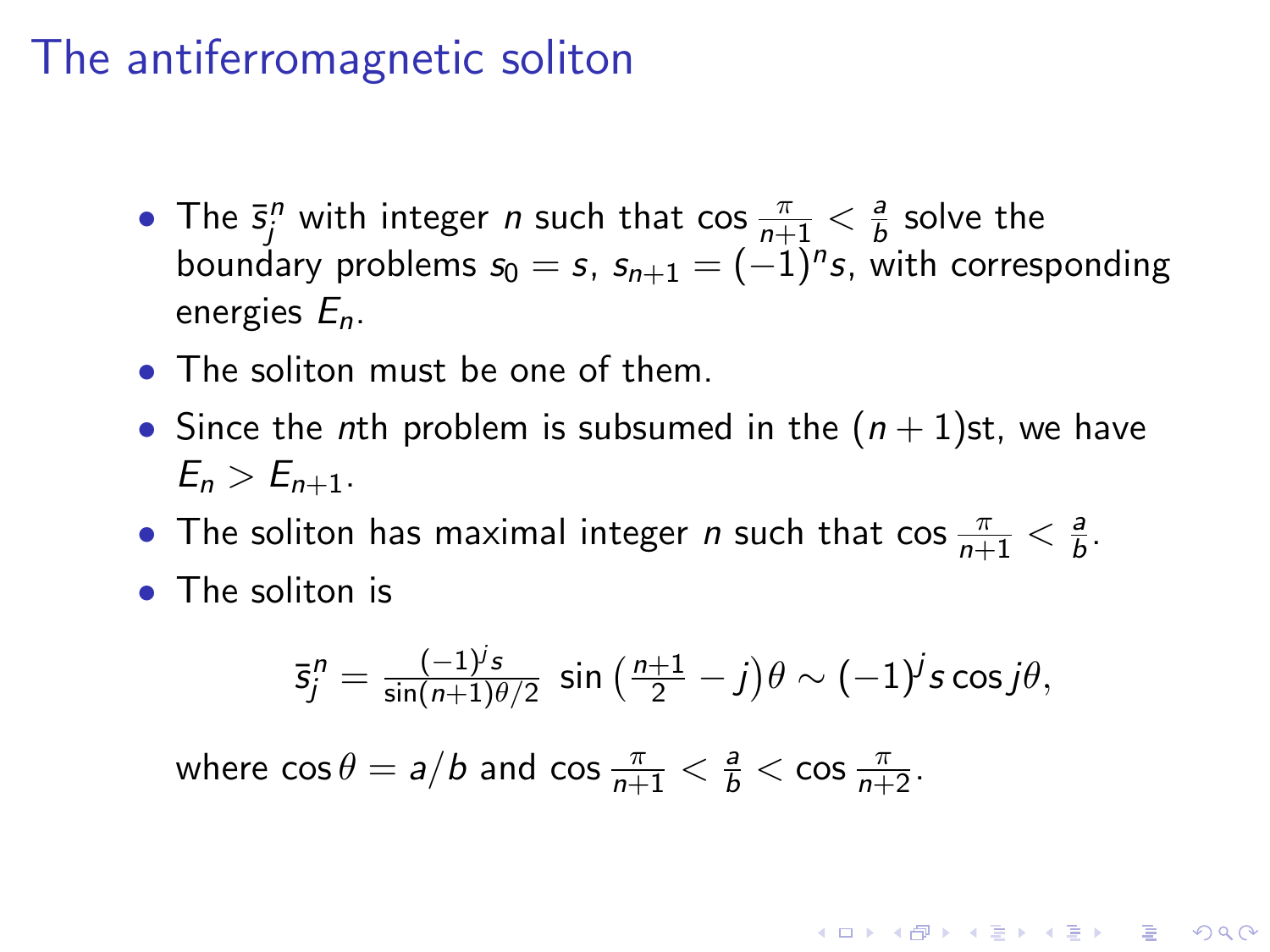The ferromagnetic soliton when  $0 < a < |b|$ 

- $\bullet\,$  Locally defining the staggered spin operators  $\bar{S}_j\equiv (-1)^j S_j$ provides a mapping  $b \longleftrightarrow -b$ ,  $S_j \longleftrightarrow \bar{S}_j$  between ferromagnetic and antiferromagnetic solitons.
- The ferromagnetic soliton is

$$
s_j^n = \frac{s}{\sin(n+1)\theta/2} \sin\left(\frac{n+1}{2} - j\right)\theta \sim s \cos j\theta,
$$

**KORKAR KERKER EL VOLO** 

where  $\cos \theta = a/|b|$  and  $\cos \frac{\pi}{n+1} < \frac{a}{|b|} < \cos \frac{\pi}{n+2}$ .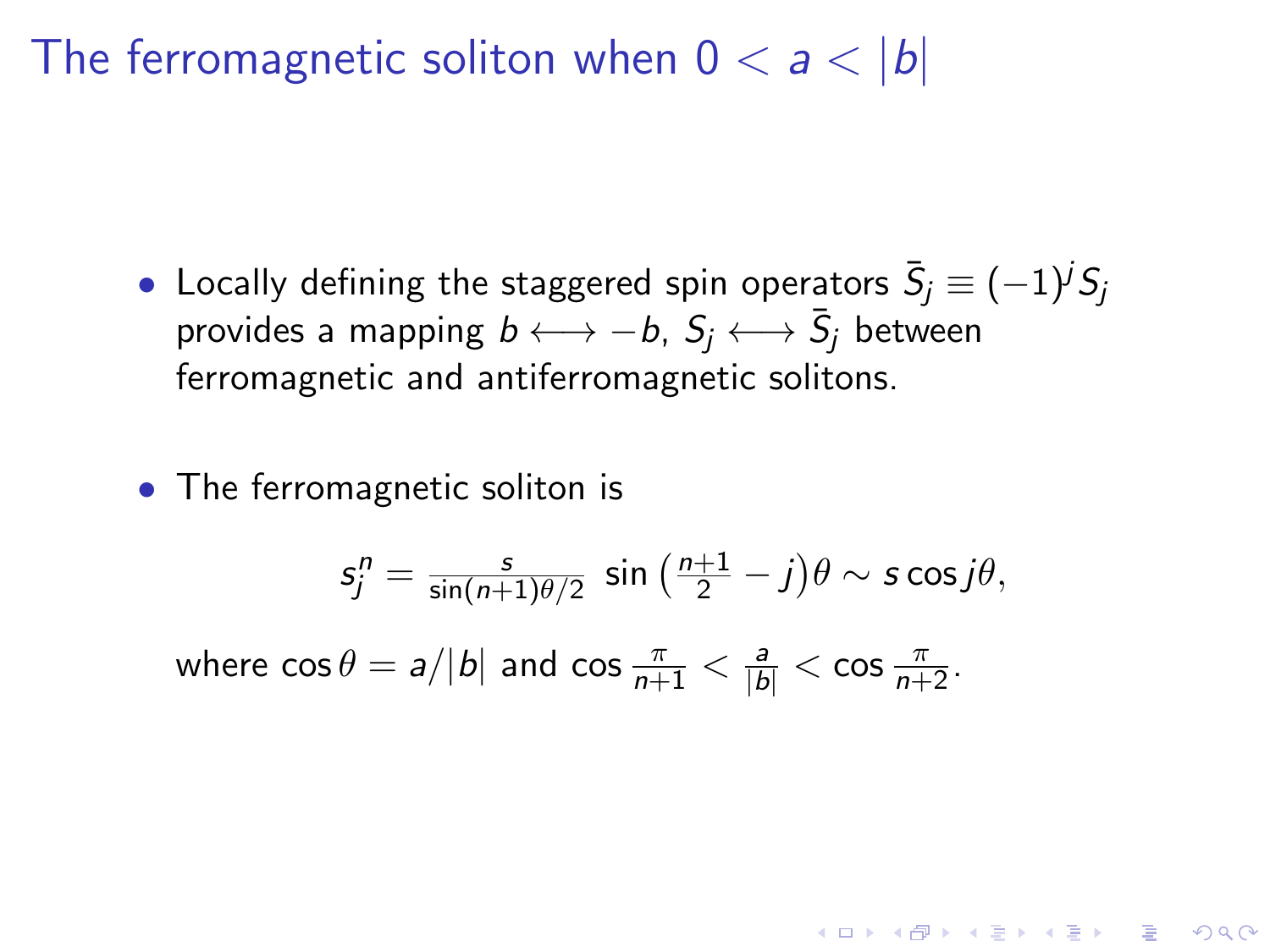## BCHI soliton

Figure : Soliton interpolating between doubly degenerate ground states



The size *n* of the soliton depends only on  $a/|b|$ :

$$
\cos \frac{\pi}{n+1} < \frac{a}{|b|} < \cos \frac{\pi}{n+2}.
$$

**KORK STRAIN A BAR SHOP**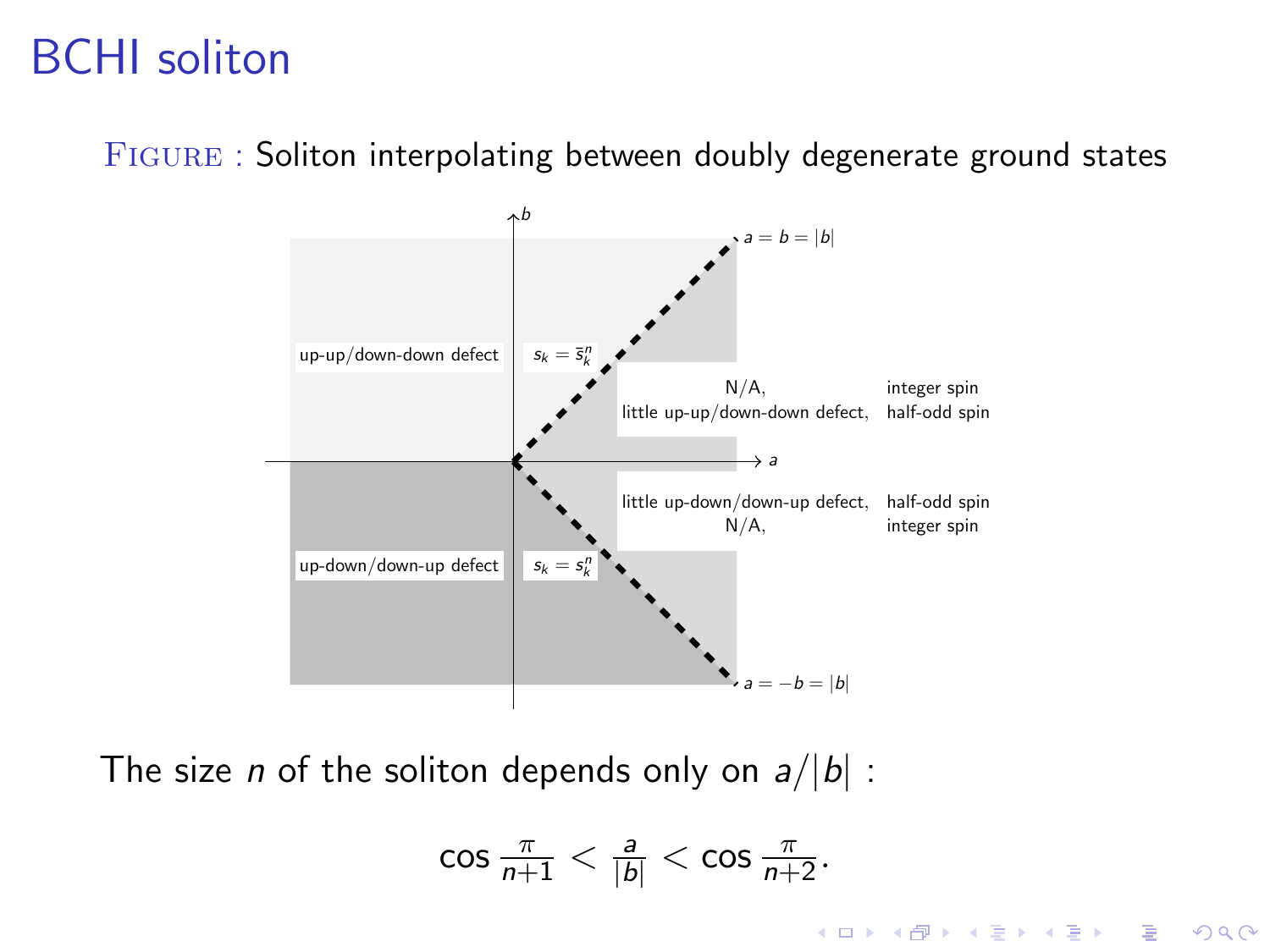#### Solitons as excitations

- The energy of excitation  $\Delta(n)$  of the soliton of size *n* can be computed in closed form.
- In the large-*n* limit, cos  $\frac{\pi}{n} \sim \frac{a}{|b|} \sim 1$ , and

$$
\Delta(n) \sim |b| s^2 \frac{\pi^2}{2} \left(\frac{1}{n}\right),
$$

or equivalently

$$
\Delta\big(\tfrac{a}{|b|}\big) \sim |b| s^2 \, \tfrac{\pi}{\sqrt{2}} \left(1 - \tfrac{a}{|b|}\right)^{1/2}.
$$

- Solitons become massless as  $a \rightarrow |b|$ , with critical exponent  $1/2$ .
- Instability against pairs of soliton excitations as  $a \rightarrow |b|$ destroys the possibility of a long range order in the ground state.

**KORKAR KERKER EL VOLO**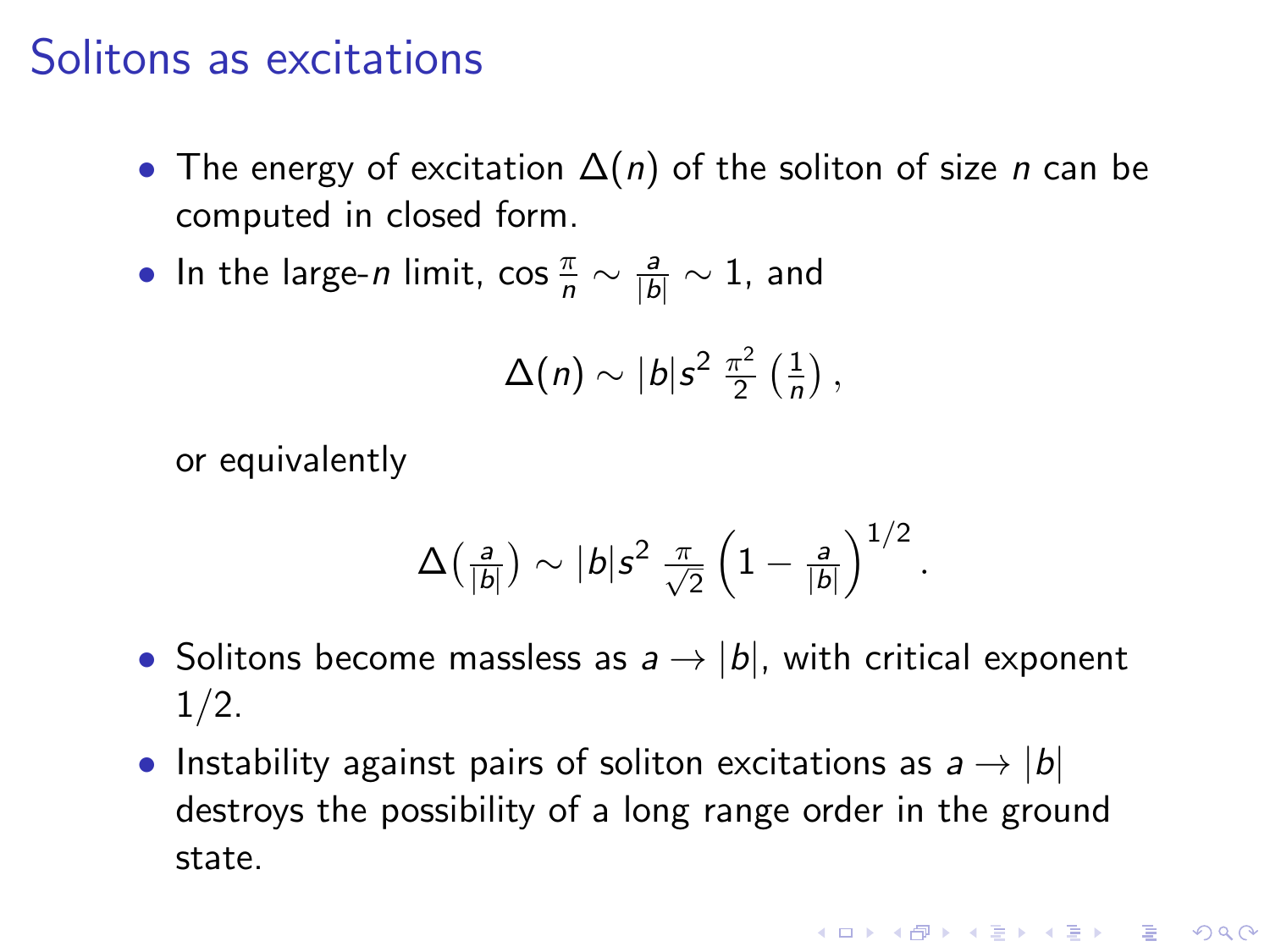# The periodic chains

- The BCHI model can be defined on the orientable closed chain (i.e. the trivial fiber bundle  $[-s,s] \times S^1)$ , and on the non-orientable chain (i.e. the Möbius strip).
- When a defect is imposed by topology, it forces the two degenerate ground states to meet.
- As a consequence, the defect is just the soliton found above.
- This yields the ground state on any periodic chain, for all a and b.

TABLE : Number of allowed solitons on periodic chains of length  $N \ge 2$ .

|        | Orientable chain |                         | Non-orientable chain |         |
|--------|------------------|-------------------------|----------------------|---------|
|        |                  | $F(b < 0)$ AF $(b > 0)$ | F (b < 0)            | AE(b>0) |
| N even | Even             | Even                    | <b>DPO</b>           | Odd     |
| N odd  | Even             | Odd                     | bbO                  | Even    |